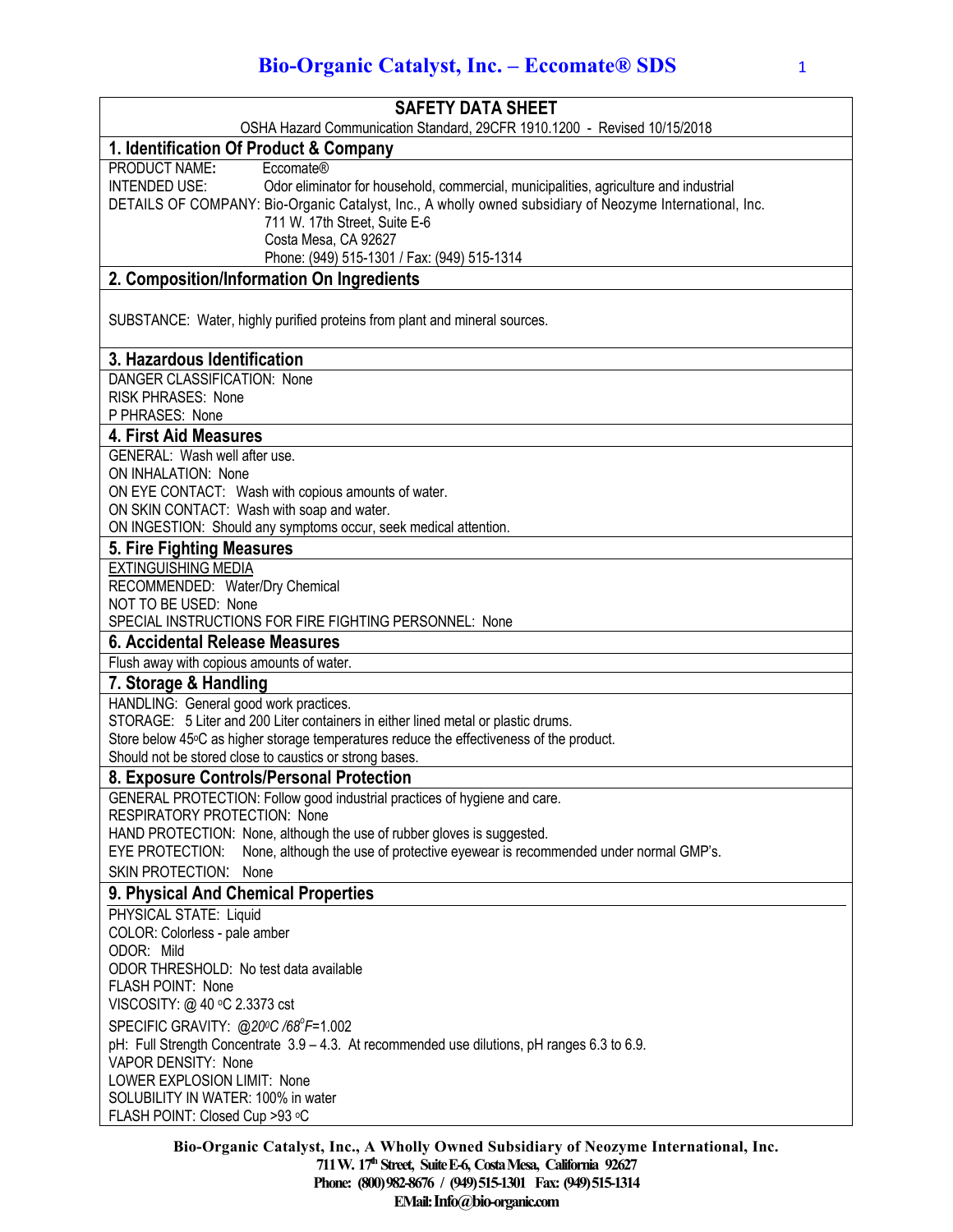FLAMMABILITY (SOLID, GAS): None

FLAMMABLE LIMITS IN AIR LOWER: No test data available. UPPER: No test data available.

AUTO IGNITION TEMPERATURE: No test data available.

VAPOR PRESSURE: < 0.01 mmHg @ 20°C *Calculated*

BOILING Point (@760 mmHg): > 100°C

VAPOR DENSITY (air = 1): >1 *Calculated*

FREEZING POINT: See Pour Point MELTING POINT: Not applicable

POUR POINT: 2.22°C or (+28 °F)

SOLUBILITY IN WATER (by weight): *Visual* Completely soluble.

DECOMPOSITION TEMPERATURE: No test data available

## **10. Stability & Reactivity**

NO KNOWN REACTION TO OCCUR

CONDITIONS TO AVOID: Temperatures above 45°C., pH below 2.5 and above 11 will affect the quality and condition of the product. Strong caustics and strong bases may affect the quality and condition of the product.

## **11. Toxicological Information**

ORAL LD50**:** Levels of 5,000 mg/kg: No Effects.

OCULAR: Primary Ocular-Albino Rabbits-Levels of 1,000 mg/kg for 24 hours: No effects; Non-Toxic; "No Warning Required". ACUTE TOXICITY**:** LC50-Level of 10,000 mg/kg: No effects after 168 hours; Non-Toxic; "No Warning Required."

SKIN TESTS: Draize Test-Dermal score of .38; Non Irritant; "No Warning Required." Repeated Insult Patch - No indication of irritation or sensitization; Non Irritant; "No Warning Required."

INHALATION TESTS**:** Results. No possibility of Irritation; Non Irritant; "No Warning Required."

LONG-TERM STUDIES**:** No recorded side effects since 1971.

## **12. Ecological Information**

This is a totally safe and efficient biocatalytic degrader of organic waste materials. The product causes contaminants and other organic matter to eventually biodegrade, thus returning to carbon dioxide and water. When disposed of in sewage and drainage systems, the product aids in the breakdown of pollutants such as oil.

OECD BIODEGRADATION TESTS: For this family of materials: OECD Guideline for Testing of Chemicals, 302 B, Inherent Biodegradability: Zahn-Wellens/EMPA-Test Adopted: July 17, 1992, as well as German Standard Procedures for Water, Waste Water and Sludge Testing, Test procedure with water organisms (Group L) Determination of the biodegradability, Static Test (L25),DIN 38 412, Part 25

BIODEGRADATION EXPOSURE TIME METHOD: > 58% -48 HRS OECD 302B TEST

Closed Bottle Ready Biodegradability Test Reference: Environmental Protection Agency - Toxic Substances Control Act, Code of Federal Regulations Title 40, part 796, section 3200 (40 CPR 796.3200)

BIODEGRADATION EXPOSURE TIME METHOD: > 75%-28 Days

ENVIRONMENTAL FATE: Persistence and Degradability: The material is readily biodegradable. Passes OECD test(s) for ready biodegradability.

ECOTOXICITY: The material is non-toxic to aquatic organisms on an acute basis (LC50/EC50 between 1 and 10 mg/L in the most sensitive species tested).

FISH ACUTE & PROLONGED TOXICITY: For this family of materials: LC50, fathead minnow (Pimephales promelas), static, 96 hrs.100% survival rate at 1ppm

AQUATIC INVERTEBRATE ACUTE TOXICITY: EC50, water flea Daphnia magna, 48 hrs, Toxicity: Not Detected.

TOXICITY TO MICRO-ORGANISMS: EC50 Vibrio fischeri (Photobacterium phosphoreum), P seudokirchner¡ella subcapitata (Selen astrum capricornutum) Toxicity: Not Detected.

MUTAGENICITY TEST: The organisms *P. subcapitata* and *D. magna* are continental water organisms. *V. fischeri* is an organism that can be involved for both continental water and marine water samples. *Salmonella typhimurium* is an organism to evaluate sweet water and its results can be applied to the environment and extrapolated to humans.

*Salmonella typhimurium:* Mutagenicity: Not Detected

MARINE ACUTE TOXICITY: The marine invertebrate species, *Mysidopsis bahia (Americamysis bahia)* and the marine vertebrate species, *Menidia beryllina* were used in the tests. For the marine invertebrate species,48-Hour Acute *Mysidopsis bahia* survival test results : LC-50 -316.23 (ppm), The 96-Hour LC-50 (concentration at which 50% mortality is expected to occur) *Menidia beryllina* survival data was 203.04 (ppm)

## **13. Disposal Considerations**

"IN ACCORDANCE WITH NATIONAL AND LOCAL LAWS AND PRACTICES" Flush down sewage or drainage systems with copious amounts of water.

> **Bio-Organic Catalyst, Inc., A Wholly Owned Subsidiary of Neozyme International, Inc. 711 W. 17thStreet, Suite E-6, Costa Mesa, California 92627 Phone: (800) 982-8676 / (949) 515-1301 Fax: (949) 515-1314 Email: Info@bio-organic.com**